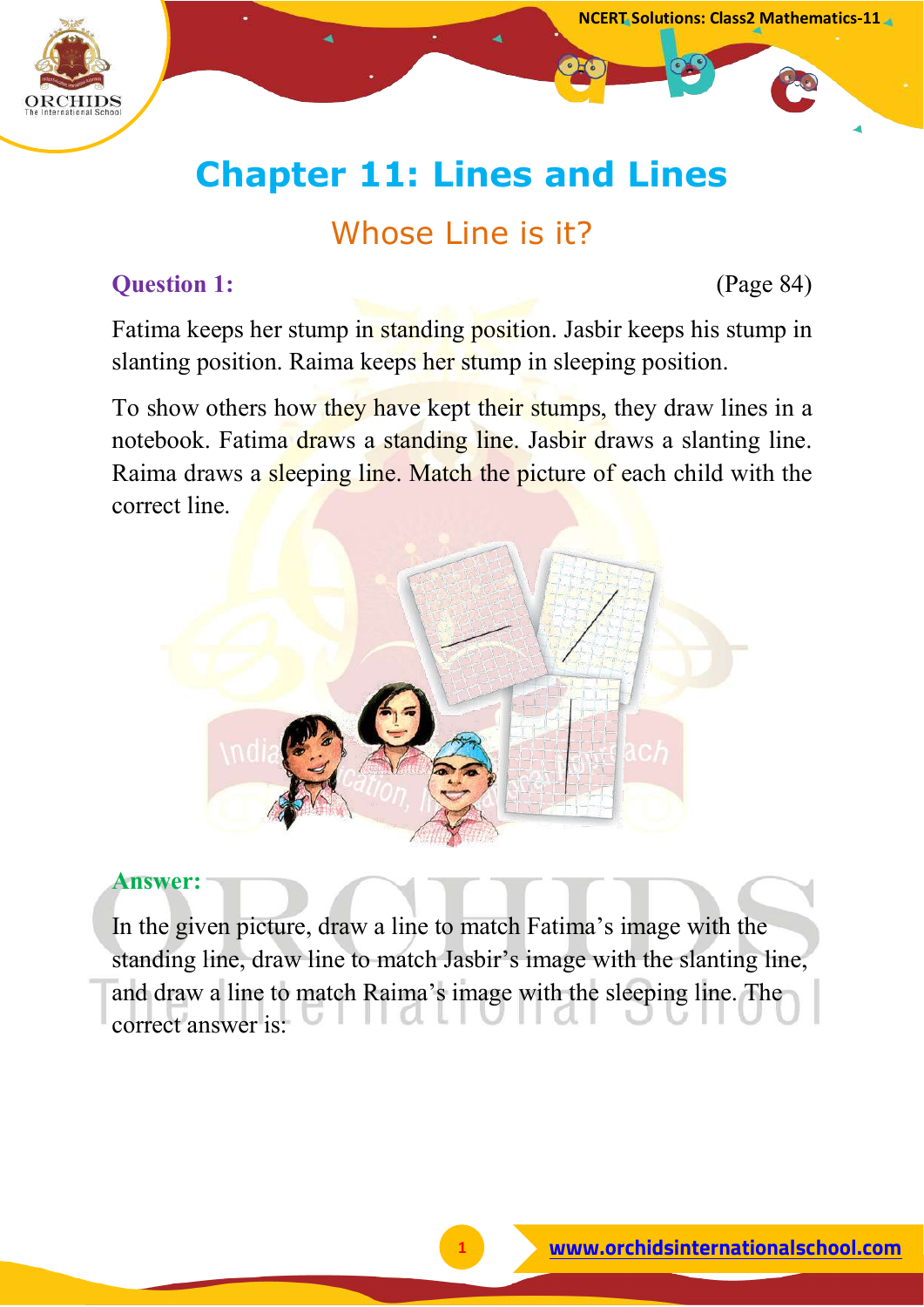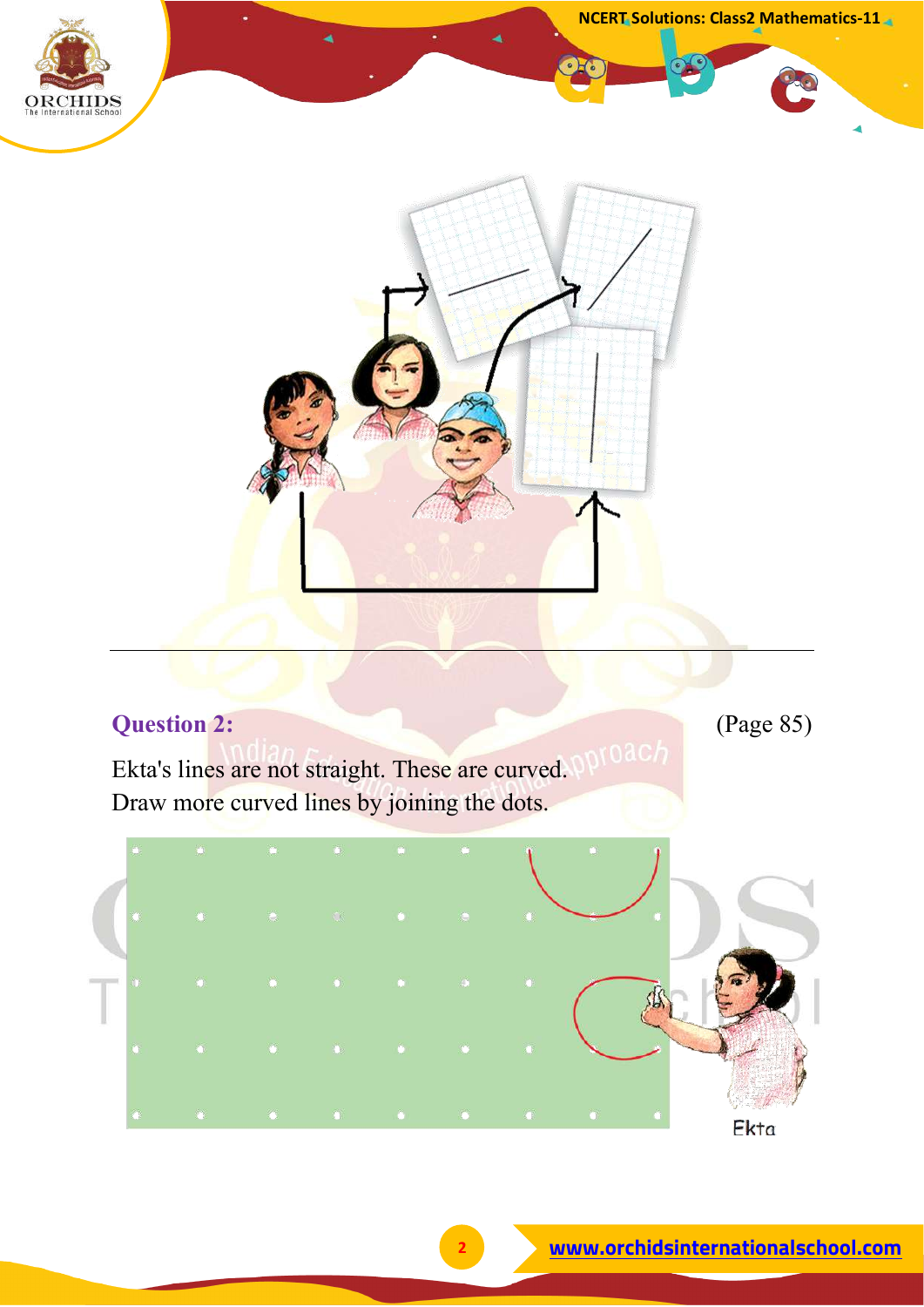

Do it by yourself. Answers may vary. Following are some curved lines drawn by joining the dots.



# Fun with Lines

# **Question 3:** (Page 84)

**NCERT Solutions: Class2 Mathematics-11**

Collect used matchsticks. Have fun making numbers and letters with these.

# **Answer:**

Do it by yourself. The answers may vary. Following are some numbers made using matchsticks.

The International School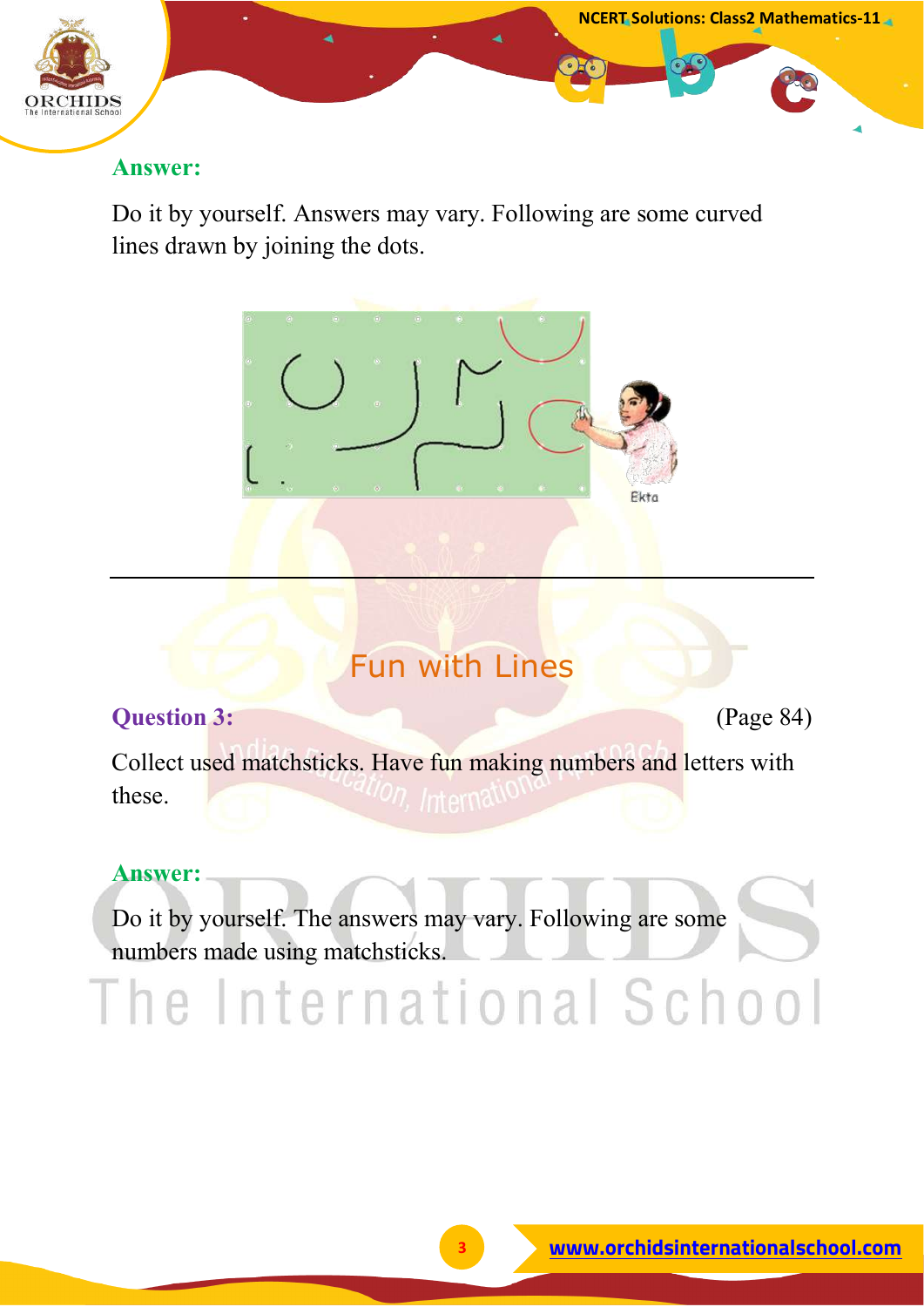



Following are some letters made using matchsticks.





# **Answer:**

All the letters and numbers can be made using matchsticks.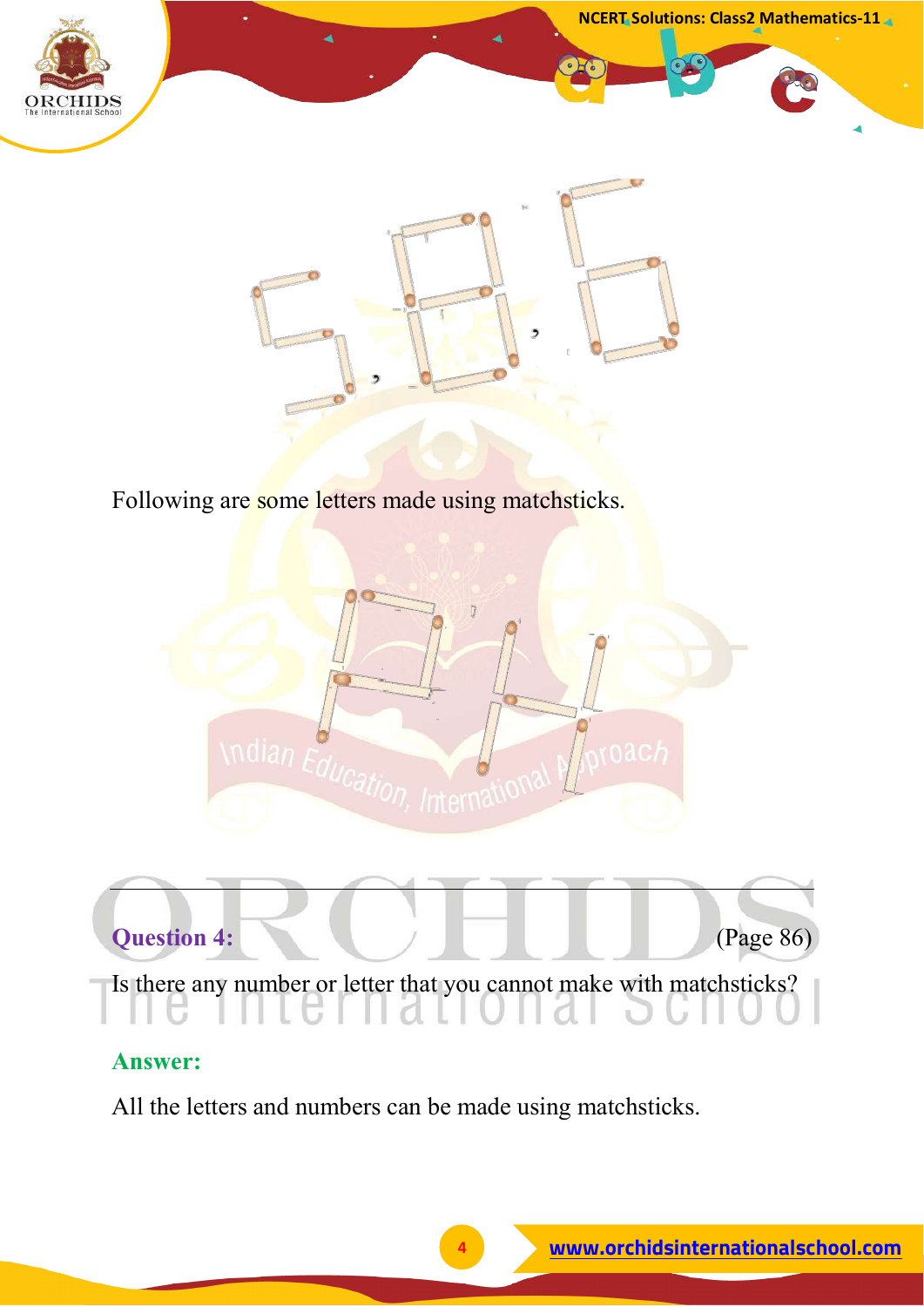

# **Question 5:** (Page 86)

Now write some numbers using straight lines. **Answer:**

Do it by yourself. The answers may vary. A sample answer is shown below



# **Question 6:** *Cage 86 Cage 86 Cage 86 Cage 86 Cage 86 Cage 86 Cage 86 Cage 86 Cage 86 Cage 86 Cage 86 Cage 86 Cage 86 Cage 86 Cage 86 Cage 86 Cage 86 Ca*

.

What about writing letters using straight lines? Which ones are easy? **Answer:**

Write the letters using straight lines and answer which once are easy based on your experience.

All the letters can also be written using straight lines.

# onal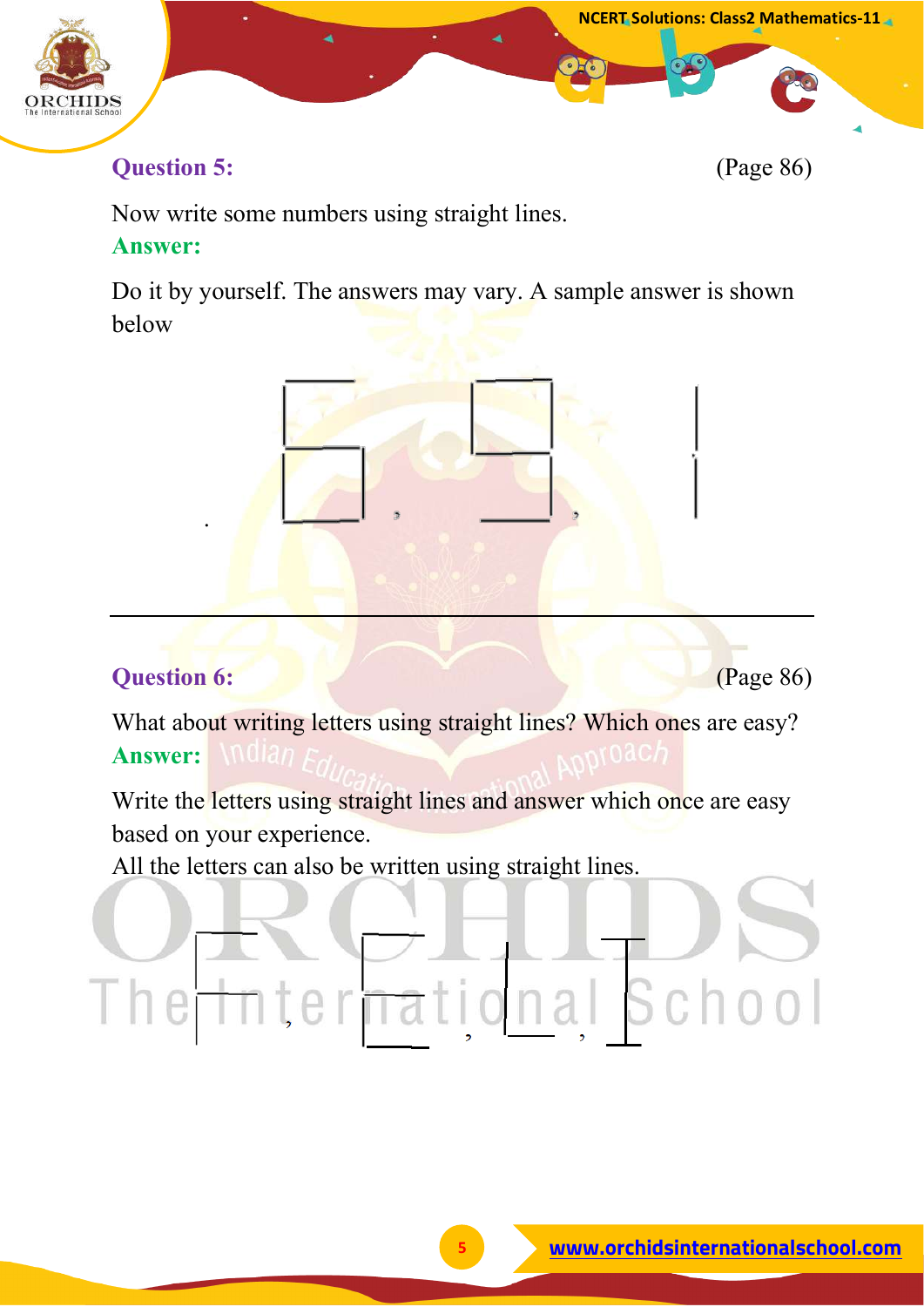# **Question 7:** (Page 86)

Find out where else numbers and letters are written with straight lines.

### **Answer:**

Observe your surroundings and answer this question. You can find letters are written using straight lines in digital clocks, calculators, and in many more devices.

# Dancing Lines

## **Question 8: CONSIDERED ACCESS** (Page 87)

Does a traffic policeman sometimes make curved lines? **Answer:**

Traffic policemen make curved lines to warn the driver about the hazard on the road ahead.

# **Question 9: Constant Constant Constant Constant Constant Constant Constant Constant Constant Constant Constant Constant Constant Constant Constant Constant Constant Constant Constant Constant Constant Constant Constant**

Try the dance steps and enjoy like Remya.<br> **COMPLICION AND SCOOL** 

## **Answer:**

Do it by yourself.

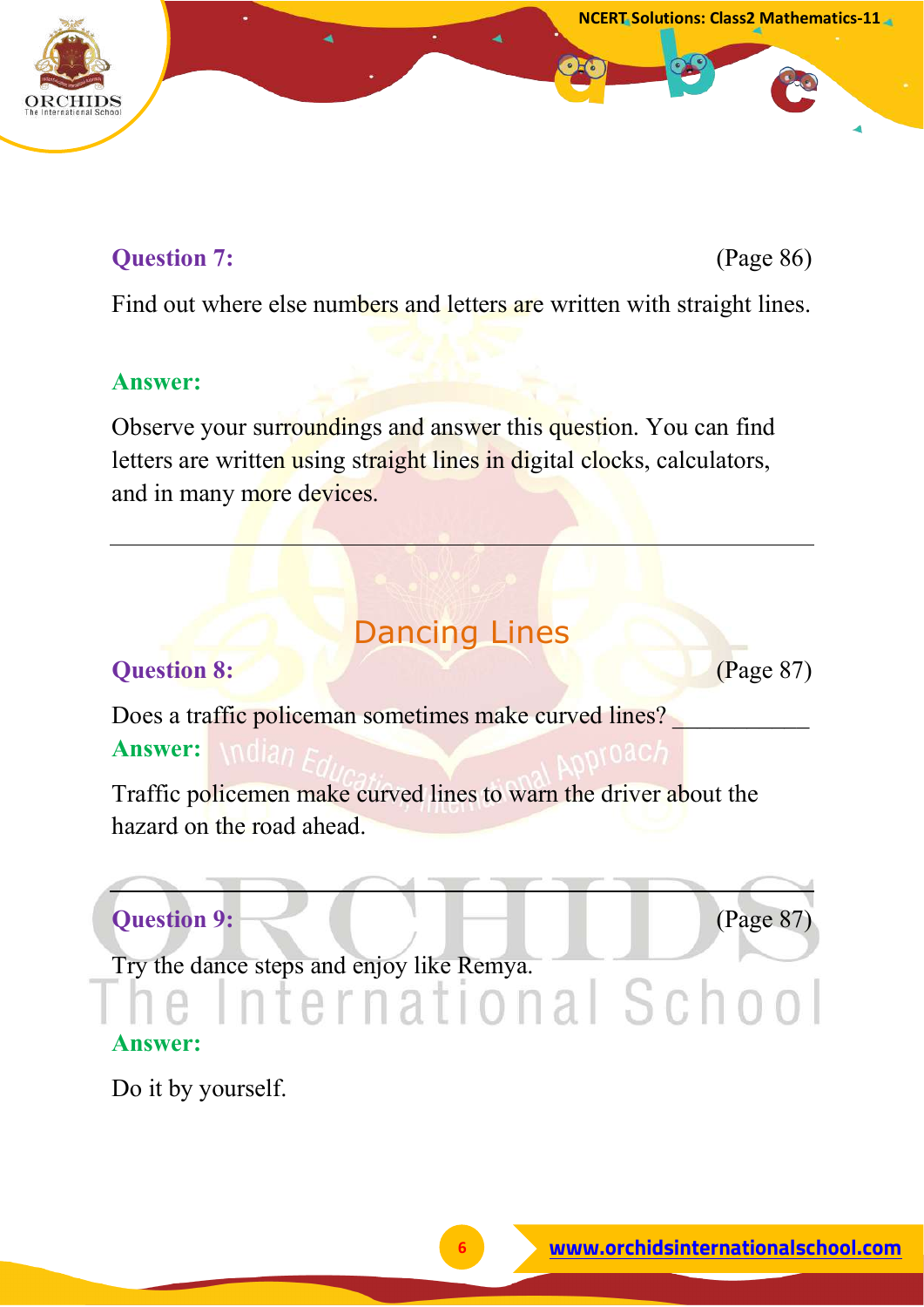



# Designs with Dots

# **Question 10:** (Page 88)

Join the dots with curved or straight lines. Make your own designs.



### **Answer:**

Do it by yourself. The answers may vary. A sample answer is shown below.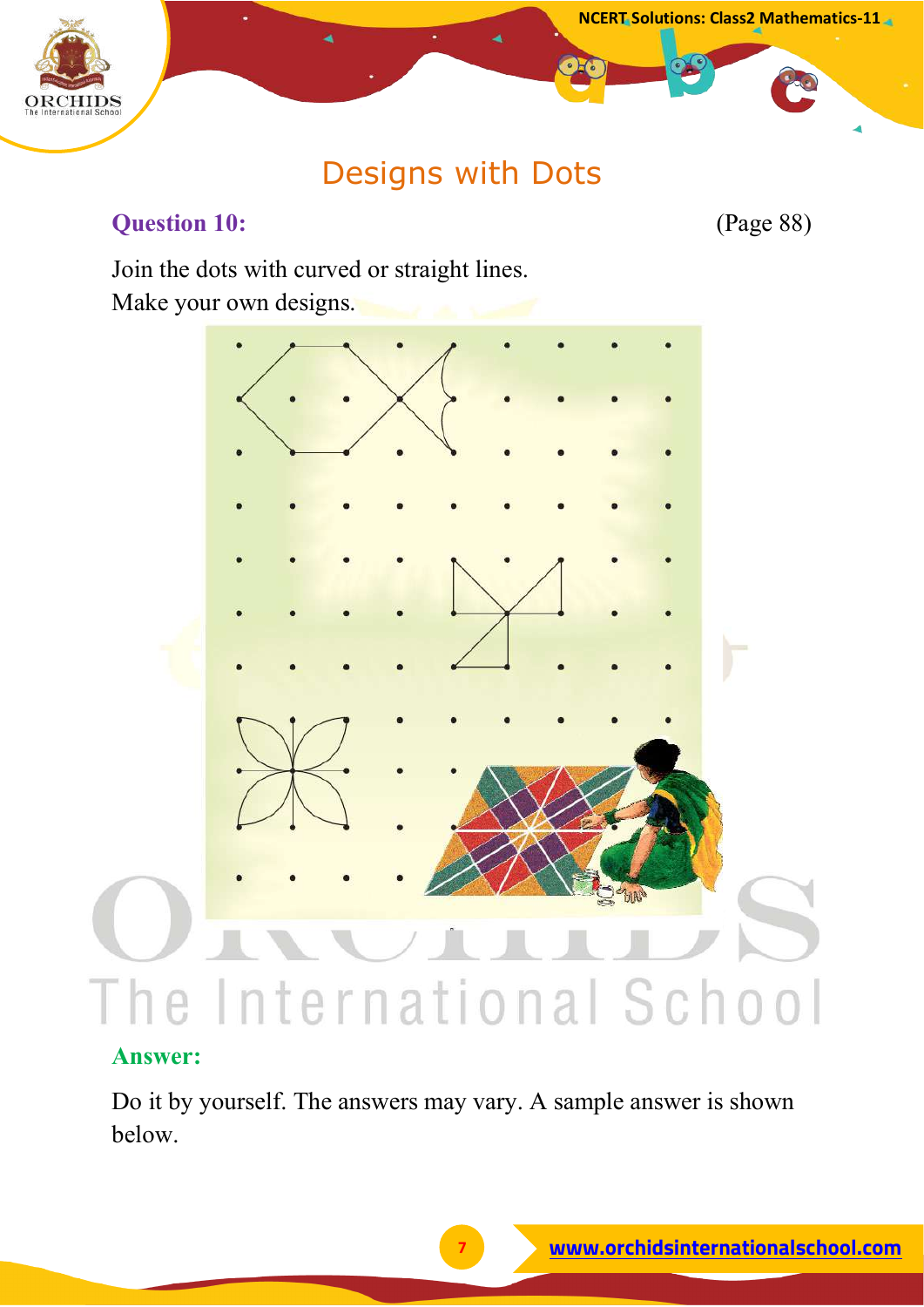



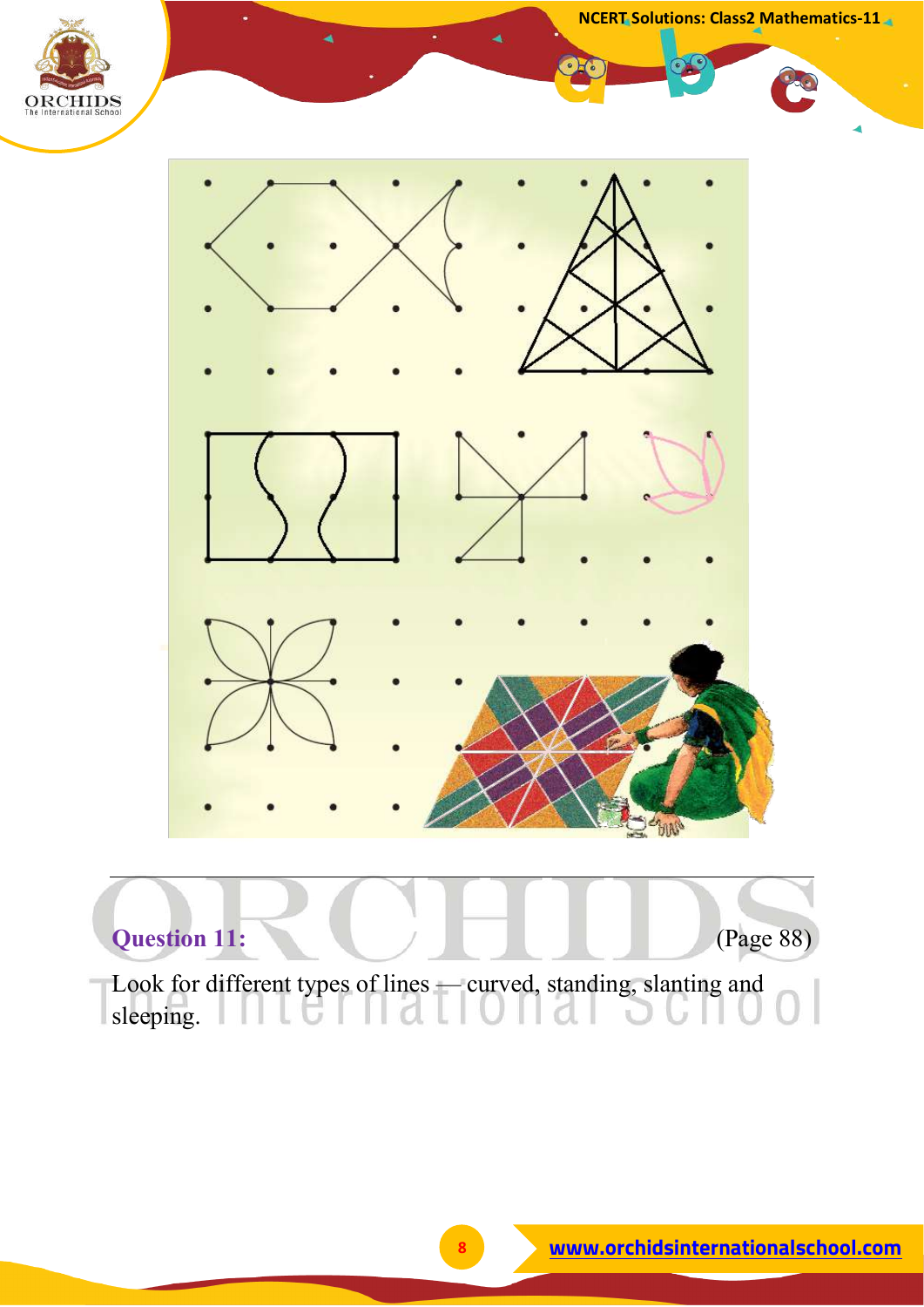

**NCERT Solutions: Class2 Mathematics-11**



### **Answer:**

Observe the given picture. There are many slanting lines, standing lines, sleeping lines, and curved lines.

You can observe the curved lines and slanting lines in the following portion of the given image.

# School The Inter

You can observe the slanting lines, standing lines, sleeping lines, and curved lines in the following portion of the given image.